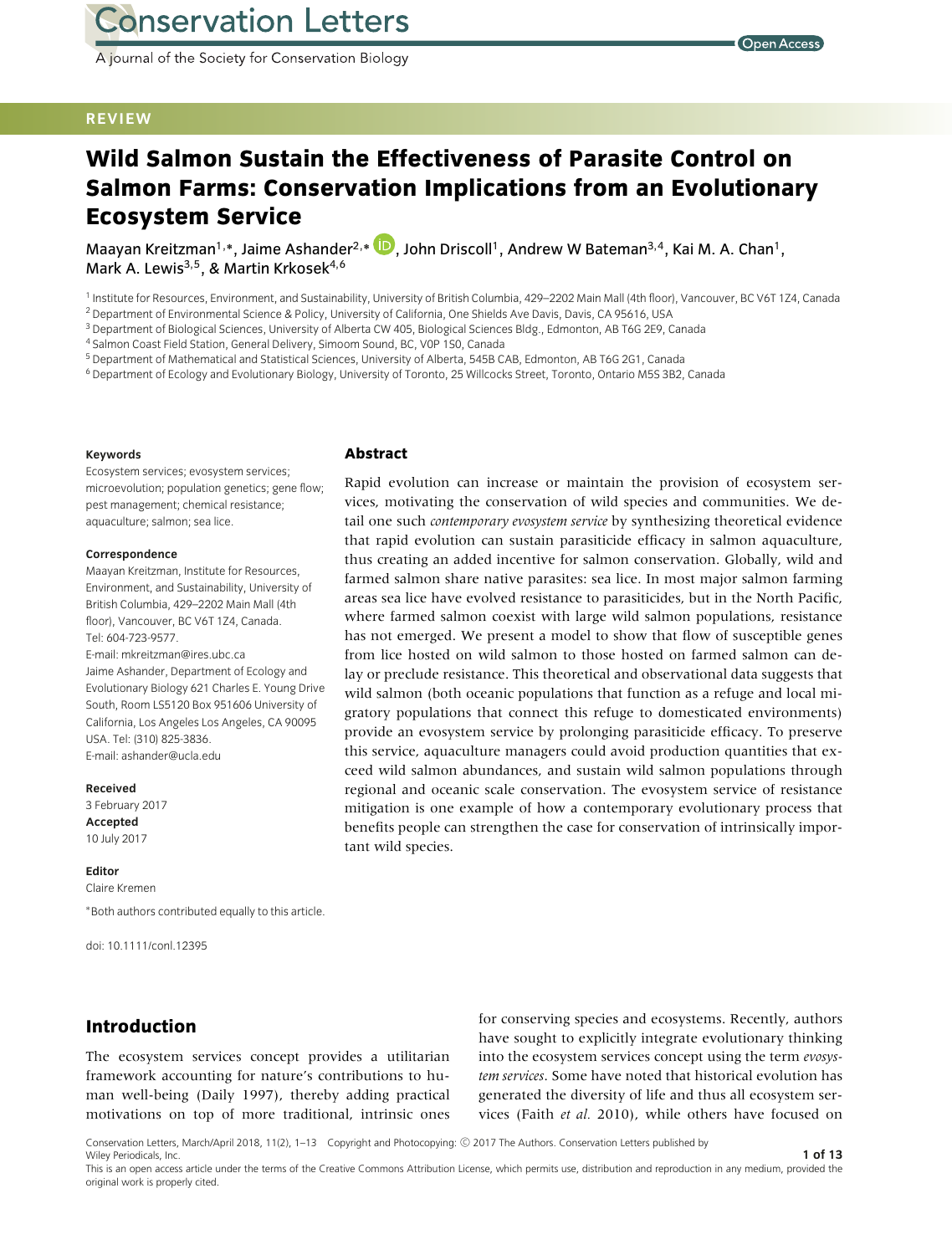the idea that contemporary, rapid evolution can generate or maintain specific ecosystem services in the present day (Rudman *et al.* 2017). While numerous examples of putative contemporary evosystem services have been suggested (Rudman *et al.* 2017), there are few examples where rapid evolution provides quantifiable benefits to humans. Detailed study of contemporary evosystem services might internalize externalized benefits and motivate more sustainable management and conservation of biological resources.

To demonstrate the evosystem services concept and explore its conservation implications, we discuss a case study involving rapid evolution and gene flow in salmon (*Oncorhynchus* spp. and *Salmo* spp.) and their sea louse parasites. We synthesize theoretical research from agricultural and aquatic systems, present broad global observations, and develop our own model to suggest that the presence of natural populations of wild salmon near farms may slow the evolution of parasiticide resistance in sea lice, thereby benefitting salmon farmers. We frame this evolutionary process in an ecosystem services context, and draw lessons for the sustainable conservation and management of wild salmon.

# **The case of salmon aquaculture and sea lice**

Globally, farm production of Atlantic salmon (*Salmo salar*) has grown 400-fold since 1980 (FAO 2015a), and by the 2000s it was outpacing wild salmon capture (Goldburg & Naylor 2005). Salmon farming takes place in the Atlantic Ocean (primarily Norway, Scotland, Ireland, and Atlantic Canada) and Pacific Ocean (primarily Chile, Pacific Canada, and Japan). Farmed salmon are typically raised in protected coastal waters, in net-pens that allow nutrients, chemicals, pathogens, and parasites to transfer freely between the farm and wild environments (Burridge *et al.* 2010).

Sea lice (*Lepeophtheirus* and *Caligus* spp.; Figure 1a) are examples of parasites shared by wild and farmed salmon. These ectoparasitic copepods feed on the epidermis and other tissues of marine fish, including salmonids, causing a variety of lethal and sublethal effects in their hosts (Costello 2006). Globally, sea lice are a major parasite affecting fish health in aquaculture (Costello 2006), and infestation on farms is subject to substantial management efforts (Costello 2009). Parasiticides, including emamectin benzoate (EB; trade name Slice®), are primary tools in the management of sea lice on salmon farms, but their efficacy has declined with the evolution of resistance in the most common sea louse species in many salmon-farming areas (i.e., *L. salmonis* in the Northern Hemisphere, and *C. rogercresseyi* in Chile). *L. salmonis*, the primary parasite in the Northern Hemisphere, does not have nonsalmonid hosts (Costello 2006). In contrast, *C. rogercresseyi* (in Chile), *C. elongatus* (common in the North Atlantic), and *C. clemensii* (common in the North Pacific) can be hosted by nonsalmonids (Revie *et al.* 2002). The former has developed resistance and become a major concern for the industry in Chile, while the latter two are relatively of lower concern, and thus the subject of less research than *L. salmonis* (Revie *et al.* 2002; Aaen *et al.* 2015). We are not aware of any studies of possible EB resistance in *C. elongatus*. British Columbia (BC) (Saksida *et al.* 2013; Aaen *et al.* 2015), Japan, and Russia (Nagasawa 2004) are now the only major salmonfarming areas where sea lice are present and where parasiticide resistance is not consistently detected in the common sea louse species (Supplementary Table S1).

We propose that the reason for the lack of EB resistance in BC, Japanese, and Russian sea lice may be that the evolution of resistance is mitigated by migrations of wild salmon that connect louse subpopulations on farms with a large population of wild sea lice that infects wild salmon in the North Pacific Ocean (Figure 2). By way of contrast, in countries where resistance has evolved—Chile, Norway, Scotland, Ireland, and Atlantic Canada—farmed salmon outnumber wild salmon. In these latter areas, most hosts for sea lice live in coastal net pens where selection for EB resistance is intense and the size of the wild refuges for parasites is small relative to the domesticated environment. While wild catch data (Figure 2; Supplementary Table S1) are not strictly localized, the fact that wild salmonids are much more abundant in the North Pacific than in the North Atlantic or Chile is not controversial (Ruggerone *et al.* 2010; Chaput 2012; FAO 2015b). Sea lice control problems and the presence of resistance seem to be correlated to both size and location of the industry (Supplementary Material A).

In BC, *L. salmonis* is the primary sea louse infesting salmon farms. *L. salmonis* found in farms are part of a larger panmictic population, characterized by high migration and low genetic differentiation (Messmer *et al.* 2011). In the fall, salmon farms receive an influx of sea lice from migrating adult wild salmon that carry lice from the open ocean into coastal waters (Figure 1b). Some of these sea lice infest salmon farms, survive, and reproduce on farms throughout the winter (Figure 1b). Selection for EB resistance occurs when farms apply EB, often in winter (Peacock *et al.* 2013). In the spring (Figure 1b), the farm-bred lice can infest outmigrating wild salmon smolts, elevating mortality in populations of some salmon species near to farms (Krkošek et al. 2006). As a result, sea lice amplified on salmon farms can depress some nearby wild salmon populations and thereby reduce mi-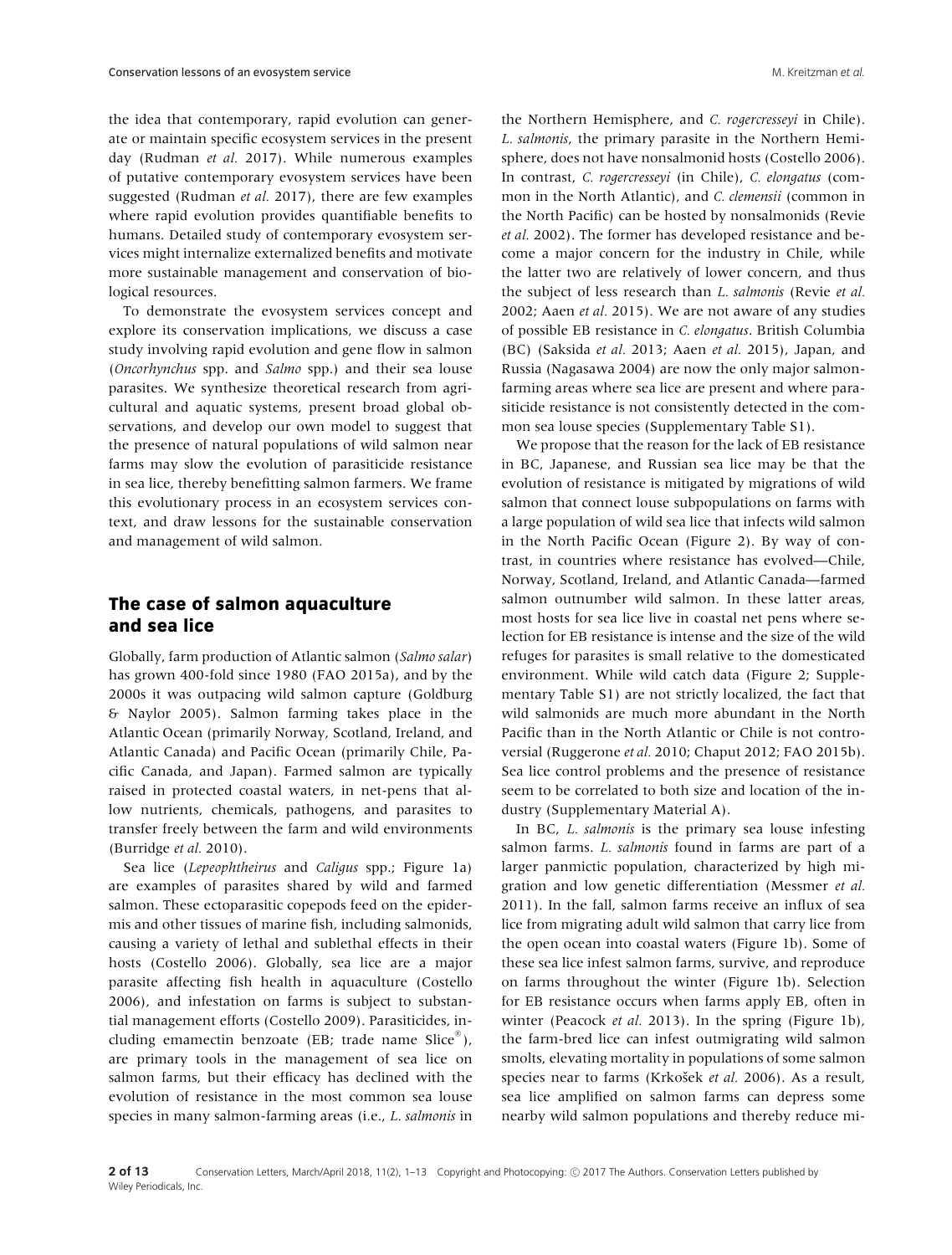

**B**



**Figure 1** The life history of salmon and sea lice. (a) Adult *Lepeophtheirus salmonis* infesting juvenile pink salmon, *Oncorhynchus gorbuscha* (photo: Alexandra Morton). (b) When wild adult salmon migrate past salmon farms in late summer or fall they bring immigrant homozygous susceptible lice (blue) to farms. In winter, the farm population of lice is isolated and subjected to selection for EB resistant sea lice (orange). Migrating wild juveniles move past farms in spring, receiving sea lice infection from farms that cause wild salmon population declines, indicated by juveniles with an X.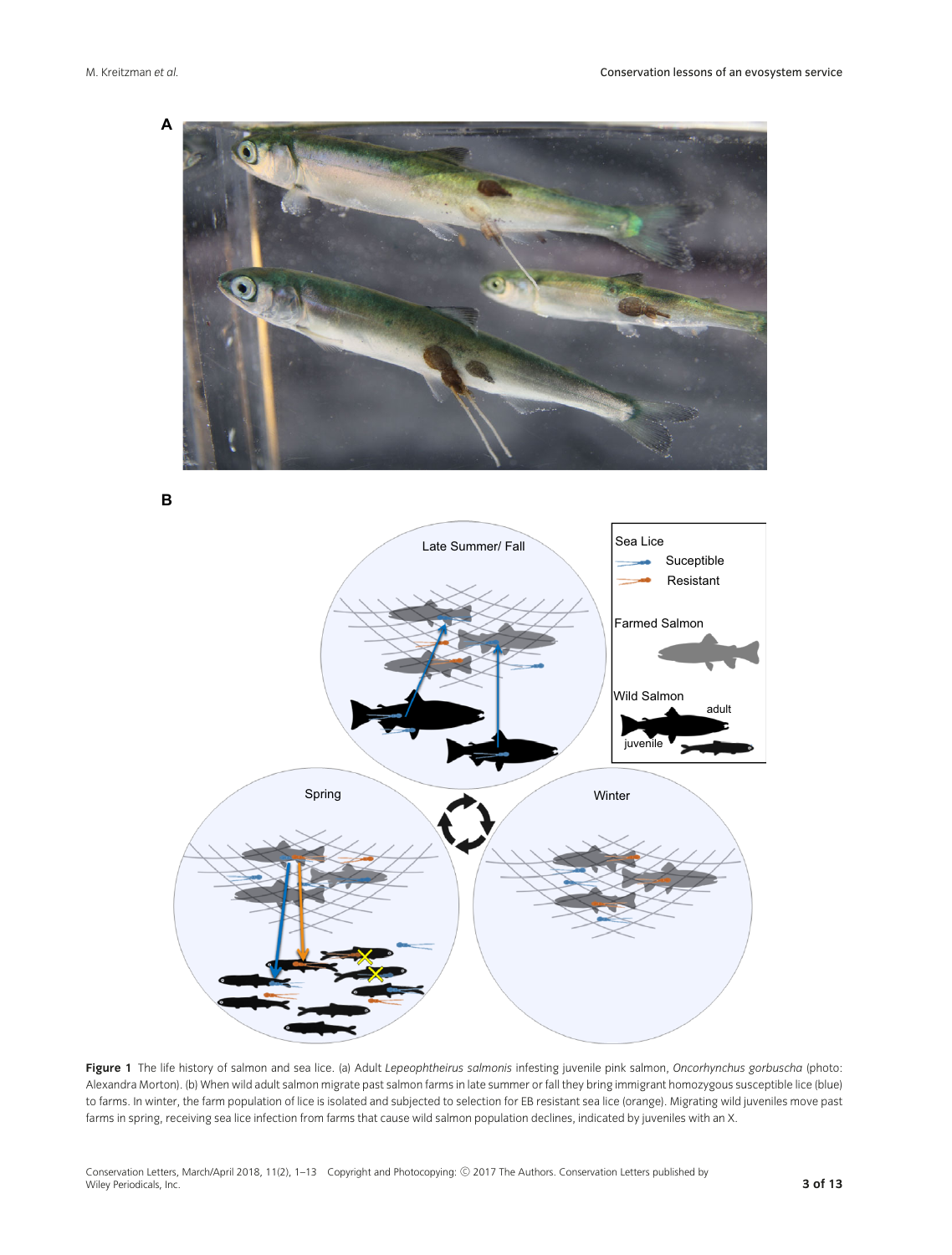

Figure 2 Global trends in sea lice resistance and wild salmon abundance. (a) Locations of resistant and nonresistant sea lice populations in salmon aquaculture areas around the world, from Aaen *et al.* (2015). (b) Farmed salmon production and wild capture (all species) on the same scale, for 2013 (FAO 2015a, 2015b). The areas with the greatest wild capture are in the North Pacific, where sea lice on farms have not evolved resistance to sea lice treatment. Note that wild capture is not a proxy for stock assessments in Pacific Canada, U.S., Japan, and Russia, but still demonstrates the existence of substantial wild salmon biomass in the North Pacific.

gration of sea lice between wild and farm subpopulations (Vollset *et al*. 2016).

Processes at several spatial scales play important roles in the lice salmon system. At the farm scale, application of parasiticides imposes selective pressure for the evolution of resistance (Aaen *et al.* 2015). At the regional scale, a wild salmon run brings sea lice from the open ocean to the farm or farms near its migration route (Costello 2009), thereby connecting the louse population on those farms to the population of susceptible sea lice in the ocean basin (conceptual model, Figure 1). In addition, sea lice on several farms may form a single population (Jansen *et al.* 2012; Rogers *et al.* 2013), within which alleles can be exchanged. Also at the regional scale, breeding populations from different species of salmon and multiple subpopulations of particular salmon species use the same estuaries and primary river channels for rearing and migration, making this scale critical for the protection and

|             | Salmon  | Lice           |
|-------------|---------|----------------|
| Farm        | $S_F$   | N <sub>F</sub> |
| Regional    | $S_W$   | N <sub>w</sub> |
| Ocean basin | $S_{O}$ | $N_O$          |

restoration of wild salmon habitat (Nehlsen 1997). At the oceanic scale, sea lice form a single panmictic population (Messmer *et al.* 2011). While in the Pacific, wild salmon are abundant at the oceanic scale, providing a large refuge from on-farm treatment, this is not the case in the Atlantic, where local wild populations are usually small relative to the abundance of farmed salmon. We will use the notation in Table 1 to discuss the populations and processes at these different scales in the next section.

In BC, wild salmon are an important food and cultural resource but have also served as a nuisance to the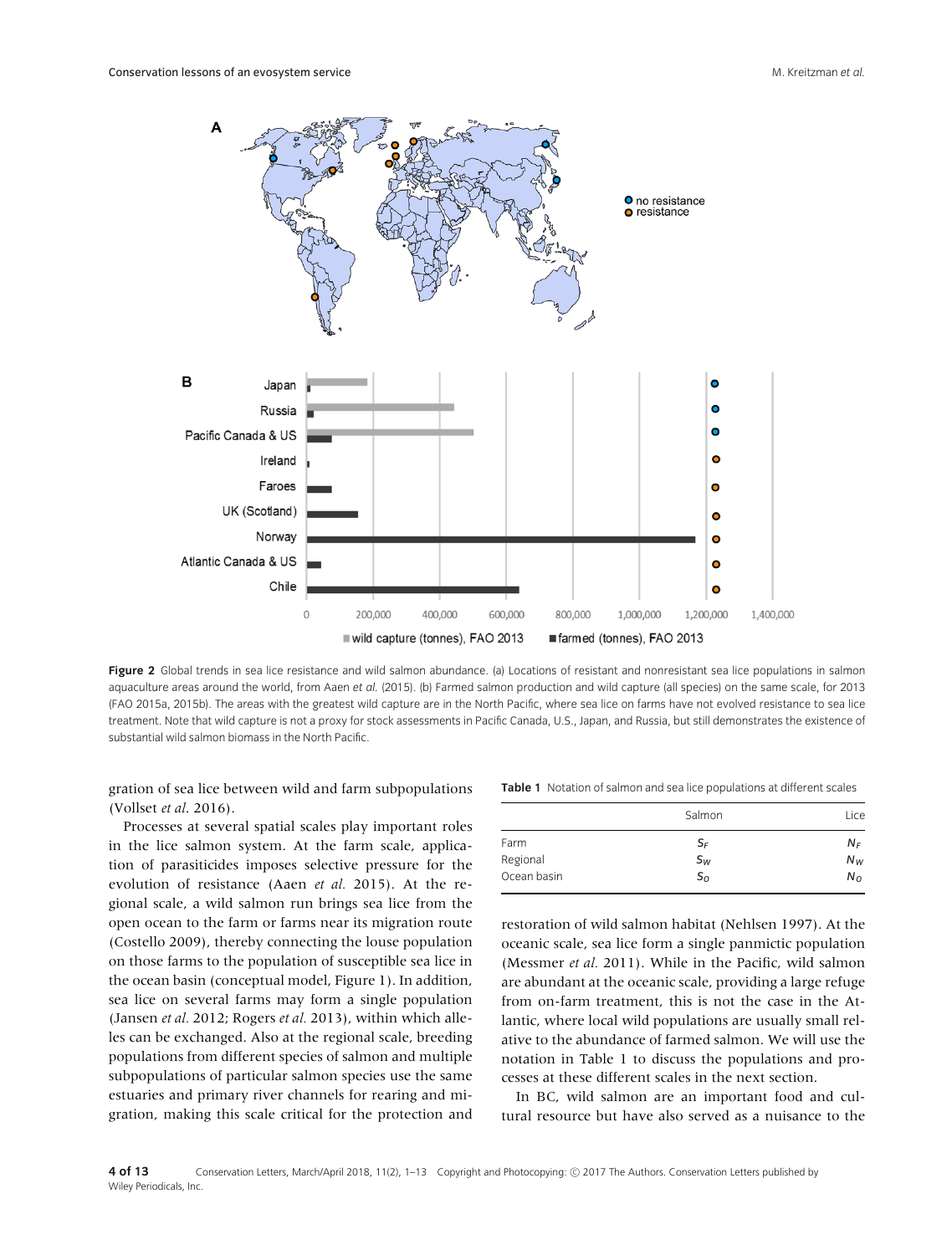salmon farming industry, both as a source of naturally occurring pathogens like sea lice (Costello 2009) and as a source of economic competition and negative publicity (Rayner & Howlett 2007). However, theoretical models, reviewed and presented below, suggest that wild salmon might offer a substantial evosystem service by connecting farm-scale sea louse populations with an open-ocean population that provides a refuge from selection for EB resistance. The existence of this evosystem service for the salmon farming industry might gain wild salmon populations an important conservation ally.

# **Evolutionary models of the salmon sea lice system**

Although there have been many studies of treatmentfree refuges in agriculture (Tabashnik *et al.* 2013; Box 1), the idea is much newer in aquaculture. Two recent modeling studies of the lice salmon system (Murray 2011; McEwan *et al.* 2015) examined how connectivity between wild and farm louse subpopulations affects resistance evolution. The models of Murray (2011) and McEwan *et al.* (2015) do not consider oceanic lice  $N_0$ , which are not directly connected to the farm lice  $N_F$ . Thus, these models represent settings, such as the Atlantic coast of North America, Norway, or Great Britain, where farms share coastal waters with small populations of wild salmonids that are not connected with a large oceanic wild refuge population.

### **Box 1:** Terrestrial refuges and the mitigation of pesticide resistance

Nuisance evolution, such as the accumulation of antibiotic and pesticide resistance, has justifiably received much attention since it was first reported more than a century ago (Melander 1914). Fundamentally, stronger treatments impose stronger selection for resistance. But, ecosystem components and processes can sometimes slow such nuisance evolution, thereby providing an evosystem service. Theory has shown that patches of untreated habitat, "treatment-free refuges," slow down or stall evolution of chemical resistance (Comins 1977). This is because refuges permit mixing between the pest or parasite subpopulation in the selective environment (exposed to pesticide) and that in the refuge (not exposed to pesticide), diluting resistance genes in the population that is under selection for resistance (Comins 1977; Georghiou & Taylor 1977). Under this theory, the expected time for resistance to emerge, by reaching a threshold frequency, is influenced by the size of the refuge, the rate of migration between refuge and treated area, and the genetic dominance of resistance genes (Comins 1977). Dominance is important because when resistance alleles are rare they occur almost exclusively in heterozygous individuals. If high doses of treatment can overcome the resistance of heterozygotes, then stronger doses of chemicals could eliminate resistant alleles from the population, and thus counterintuitively delay resistance. The proposed approach of combining refuges with high levels of treatment is known as the "high-dose refuge" (HDR) strategy (Gould 1998).

Empirical studies on many species of crop pests, faced with multiple types of transgenic *Bacillus thuringiensis* (Bt) crops, have borne out the theoretical predictions of refuge-based resistance management, in particular the HDR strategy (Tabashnik *et al.* 2013). This empirical support has led to regulators mandating refuge-based management (U.S. EPA 2015). While compliance with associated regulations can be challenging due to a mismatch between the private cost and the collective benefit of correct resistance management (Marsh *et al.* 2006), the importance of refuges in resistance mitigation is widely accepted. Nonetheless, most theory on refuges has focused on measuring stationary, biophysical habitat, rather than wild animal hosts (mobile "link" organisms, which also provide other types of ecosystem services; e.g., Kremen *et al.* 2007). One system where wild animals provide refuges is that of farmed salmon, wild salmon, and their shared native parasites.

While the two studies take different approaches, they both showed that connectivity between farm lice  $N_F$ and wild lice  $N_W$  is important. In the absence of any connectivity between the farm and wild environment, susceptible lice dominated on farms at low treatment levels, and resistant lice reached 100% at high treatment levels (Murray 2011). Similarly, McEwan *et al.* (2015) showed that resistance evolved more slowly when connectivity increased. Both studies also showed that in the presence of connectivity, the relative size of farm lice  $N_F$ and wild lice  $N_W$  affects resistance evolution: McEwan *et al.* (2015) showed resistance might not evolve when wild hosts equal or outnumbered farm hosts, even with no cost of resistance. Similarly, Murray (2011) showed that when farms are large relative to wild populations, resistance emerged quickly.

These existing model results do not correspond exactly to coastal BC, where the abundance of wild populations in the North Pacific relative to farmed salmon is high,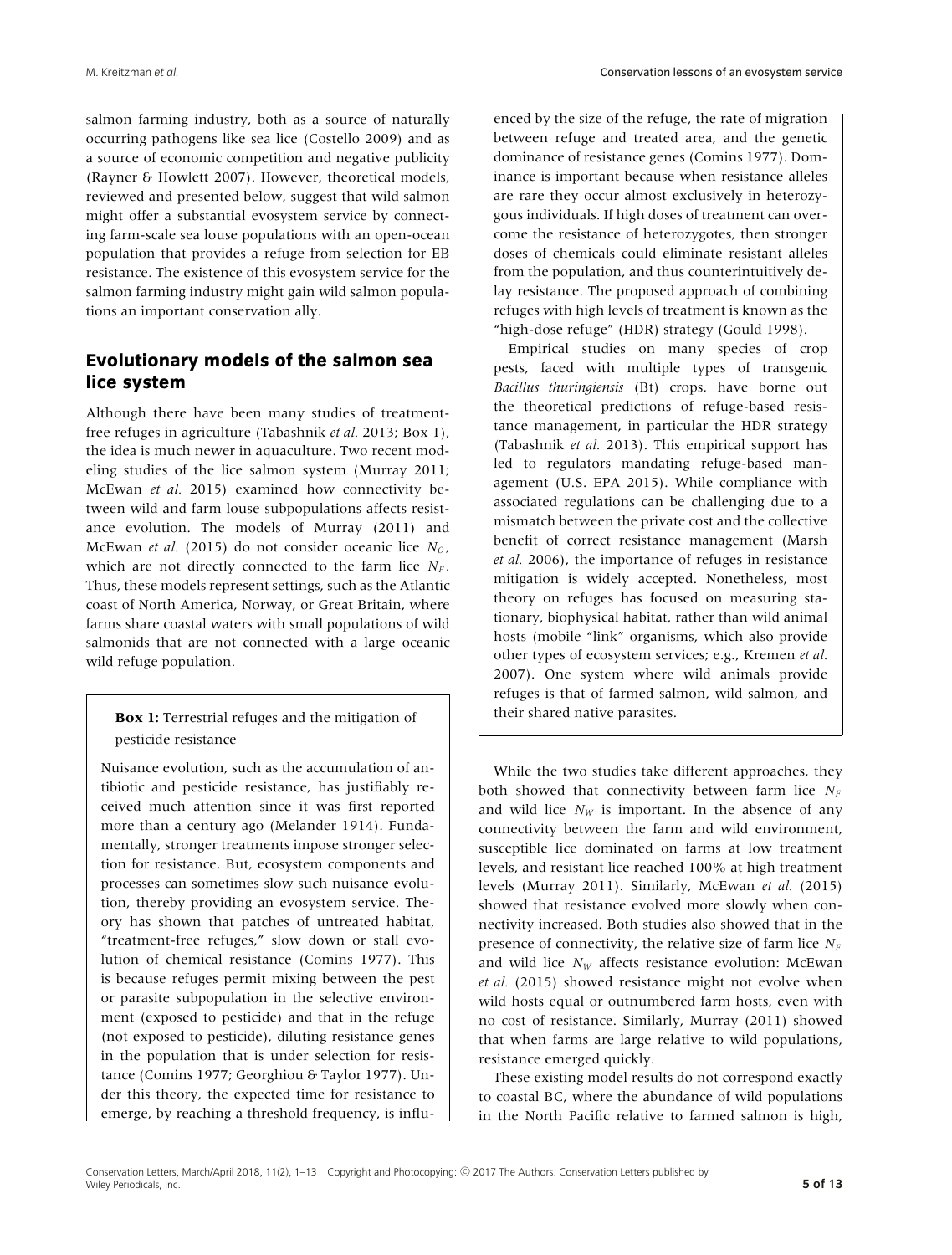and lice from farms negatively impact nearby populations of some wild salmon species (Krkošek et al. 2007; Vollset *et al.* 2016). This means that many oceanic lice  $N<sub>0</sub>$  may never interact directly with farm lice  $N<sub>F</sub>$ . To understand the dynamics of resistance in situations such as coastal BC, we present a model that differs from previous work in that (1) it draws a distinction between the oceanic  $S_0$  and the regional migratory population  $S_W$  of salmon and associated lice, (2) it can be simply formulated and solved analytically, and (3) it considers the empirically backed decline of the migratory wild salmon *SW* that link treated  $N_F$  and untreated  $N_O$  populations of sea lice.

Our model (Box 2) reflects the multiscale populations of sea lice in the North Pacific, but is simple in that it only represents  $N_F$  and  $N_W$  explicitly. It analytically models resistance emergence at different levels of connectivity, defined as immigrant lice/farm resident lice/year  $(N_W/N_F)$ . We assume that all lice immigrating to farms from the oceanic population,  $N<sub>0</sub>$ , are susceptible. This is reasonable in two situations: (1) if the oceanic population is very large (so that selection is efficient) and there is a small cost to resistance in the wild, or (2) if the population is not so large, but the cost to resistance is high in the nonselective environment. The first situation is more likely because experiments testing the survival and fecundity of resistant and wild-type sea lice in the absence of EB have failed to find costs to resistance (Espedal *et al.* 2013; Aaen *et al.* 2015). The model is presented in Box 2, and more details are provided in Supplementary Material B.

**Box 2:** Resistance emergence with connectivity to a large, susceptible wild population

We model the frequency of chemical resistance,  $p_i$ , in a population of  $N_F(i)$  farm lice which receive  $N_W(i) \geq 0$  lice from the oceanic population of lice at each time *i*, due to a regional migratory population of wild salmon. We define connectivity between oceanic and farm sea lice as  $N_W(i)/N_F(i)$ , and assume that all lice immigrating to farms from the oceanic population are susceptible. Under this assumption, immigration dilutes resistance and greater connectivity implies greater dilution: resistance frequency decreases as  $p_{i+1} = p_i/(N_W(i)/N_F(i) + 1)$ .

We model resistance as controlled by a diallelic locus in a randomly mating, sexual population of nonoverlapping generations. The frequency *p* of the resistant allele *R* increases with treatment *p* (and the frequency  $1 - p$  of the susceptible allele *S* decreases). According to standard population genetics (e.g., equation B2.2.3 of Charlesworth &

Charlesworth 2010) the allele frequency *p* changes in proportion to the product of the variance in its frequency and its effect on mean relative fitness so that when resistance is rare, as it must be if a resistant strain first arises by mutation, treatment increases *p* by the ratio of the heterozygote's fitness  $w_{RS}$  to that of the susceptible homozygote  $w_{SS}$ . That is, the frequency dynamics are  $p_{i+1} \approx \frac{w_{RS}}{w_{SS}} p_i$ . (This is from a

tary Material B). The *heterozygote advantage,*  $\frac{w_{RS}}{w_{SS}}$ , which depends on treatment status, strength of selection, and genetic dominance of resistance, thus determines the dynamics of *p* when resistance is rare. We parameterize the heterozygote advantage by strength of treatment (i.e., selection)  $0 \le s \le 1$  and dominance  $0 \le \beta \le 1$ , where 1 is complete dominance and 0 is complete recessiveness. Then, relative genotypic fitness during treatment is  $w_{SS} = 1 - s$ ,  $w_{RS} = (1 - s)^{1 - \beta}$ , and  $w_{RR} = 1$ . Unless resistance is completely recessive, heterozygote advantage exceeds one during treatment and resistance frequency increases. Without treatment, we assume there is no advantage so resistance remains at a constant frequency; this could occur if there is no cost to resistance in an untreated farm.

Taylor approximation for small  $p$ ; see Supplemen-

Along with the heterozygote advantage, the connectivity then determines the time to resistance. In general, the value of connectivity  $N_W(i)/N_F(i)$  depends on the size of the farm parasite population and number of immigrating wild parasites, both of which can change over time. But, if connectivity is the same each year (due, e.g., to farm management and stable population sizes of wild hosts), we can derive the time to resistance emergence (see Supplementary Material B). With *k* treatments, each of strength *s*, applied in each year to a population where the dominance of resistance is  $\beta$  and which maintains a constant connectivity  $N_W/N_F$  (analogous to Comins 1977, equation 6, who derived a similar formula but with no immigration) the time to resistance in years is

$$
T_R = \frac{\log\left(\frac{p_c}{p_0}\right)}{k\beta \log\left(\frac{1}{1-s}\right) - \log\left(\frac{N_W}{N_F} + 1\right)},\tag{1}
$$

where the initial frequency of resistance is  $p_0$  and the emergence threshold is *pe*.

The key insight from our simple model is that the speed of evolution for resistance depends strongly on both the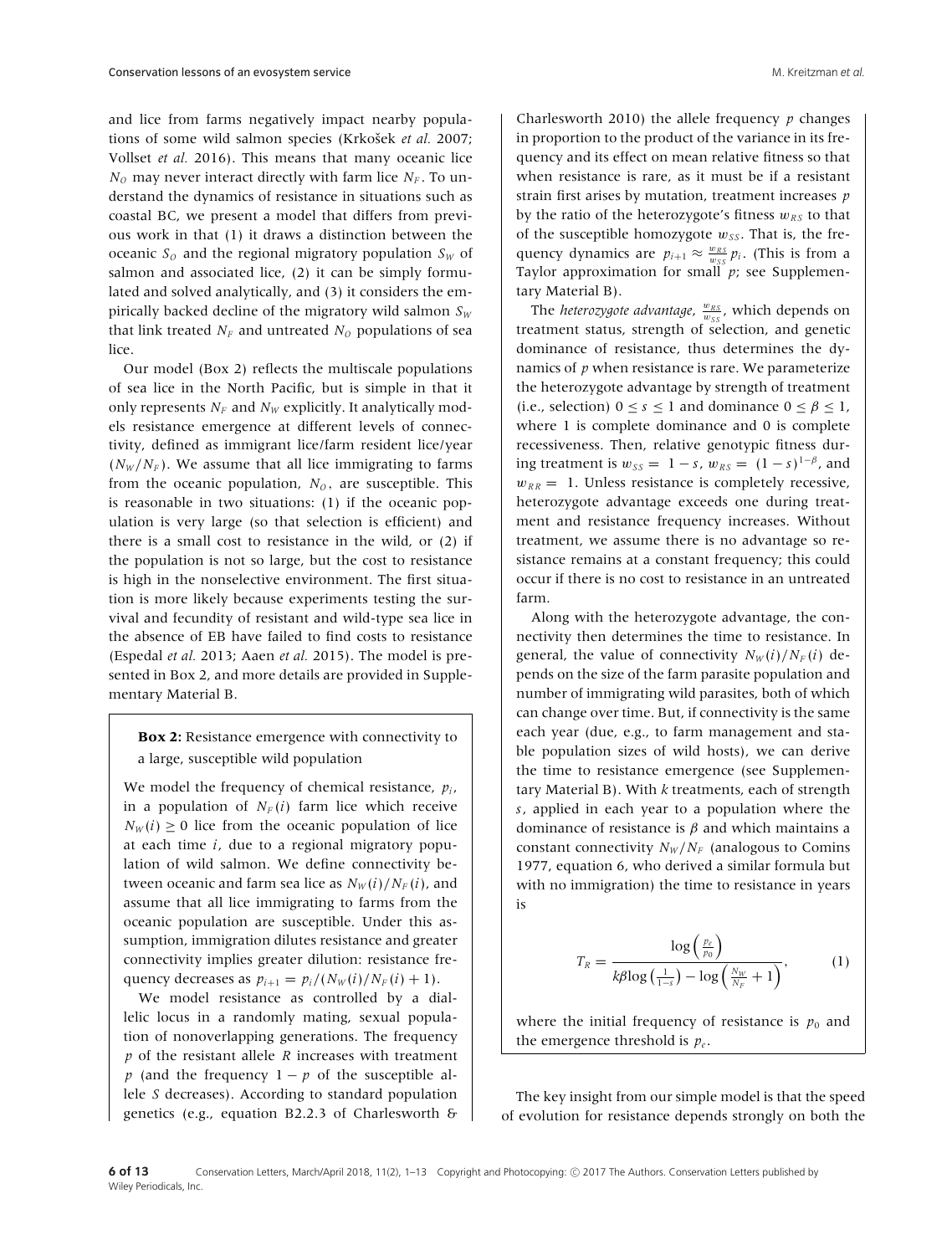to resistance. (a) Predictions for resistance on farms plotted against connectivity (immigrant lice per resident lice per year) between the lice populations in farms and the wild. Large connectivity values represent small farms or intensive control of farm lice. Predictions depend on the dominance of resistance (varying grayscale, full dominance  $= 1$ ; see equation (1)). Resistance does not emerge with high connectivity, even with full dominance. Resistance emergence is defined as resistance frequency  $= 0.1$ . (b) Predicted resistance frequency when connectivity is constant (solid lines) or decreases by 10% per year (dashed lines). Dominance  $= 0.5$ . In both panels, initial resistance frequency = 0.001 in the farm, and zero in refuge.



dominance of resistance genes and on the connectivity between wild and farmed populations (equation (1); Figure 3a). Some combinations of connectivity and dominance prevent emergence of resistant genotypes altogether, for example, a connectivity above one immigrant louse per farm-resident louse per year and a dominance of resistance less than 0.5 (Figure 3a).

If connectivity decreases over time, as may occur if effects from farms reduce wild salmon populations (Ford & Myers 2008), resistance-emergence times decrease dramatically. To see this, we calculated the time to resistance if connectivity decreased by 10% each year (compare dashed lines with decreasing connectivity to solid lines with constant connectivity in Figure 3b; see Box 1). The work of Ashander (2010), upon which our model is based, also considered a dynamical model in which the connectivity reduction resulted from farm-induced declines of juvenile wild salmon. Within the model, this linked the size and management of salmon farms to the size of the connective populations in a manner consistent with empirical findings (Krkošek et al. 2007; Ford & Myers 2008). Whether connectivity decreases as a parameter (Figure 3b) or as a dynamic variable (Ashander 2010), resistance emerges faster when the sensitivity of juvenile wild salmon to sea lice from farms is taken into account.

Our model offers a compact equation for the effect on resistance when a regional population of wild salmon  $N_W$ provides connectivity to an oceanic population  $N_0$  that is large enough to be considered 100% susceptible. Our analysis (Figure 3b) also describes the realistic case where regional connective populations near salmon farms decline over time.

Our model has several limitations. It does not include possible spillover of resistant genes into the oceanic

refuge, which would reduce the time to resistance in the absence of costs. A limitation of both our model and previous work is the absence of stochastic effects, especially because even advantageous alleles can be lost to such effects when they are still rare (Orr & Unckless 2014). Importantly, several parameters that influence emergence of resistance in all the models remain largely unknown for sea lice. These include the genetic dominance of the gene—or genes—responsible (Heumann *et al.* 2012; Igboeli *et al.* 2012) and whether resistance carries a fitness cost (Espedal *et al.* 2013). Further, violation of the population genetics assumptions of our model (e.g., no assortative mating by resistance status) would drastically change our results: the immigrating susceptible individuals would no longer dilute resistance, but the resistant population would grow more slowly. In addition, to connect changes in population size of wild salmon, e.g.,  $S_W$ , to lice  $N_W$  requires that we assume the total number of lice brought near farms by migratory wild fish is proportional to the abundance of those migratory fish.

Previous results (Murray 2011; McEwan *et al.* 2015) agree that large wild salmon populations connected to farms will slow, or possibly preclude, the emergence of EB resistance. Our model shows that even assuming the existence of large wild salmon populations is not enough to avoid resistance if regional migrating populations are small or in decline. Taken together, these results point to two features of the salmon/sea lice system that have critical conservation and management implications: (1) the ratio of total wild salmon to total farmed salmon biomass and (2) the flow of susceptible alleles from the refuge to the farm. We will explore these in detail in the "Conservation and management implications" section, below.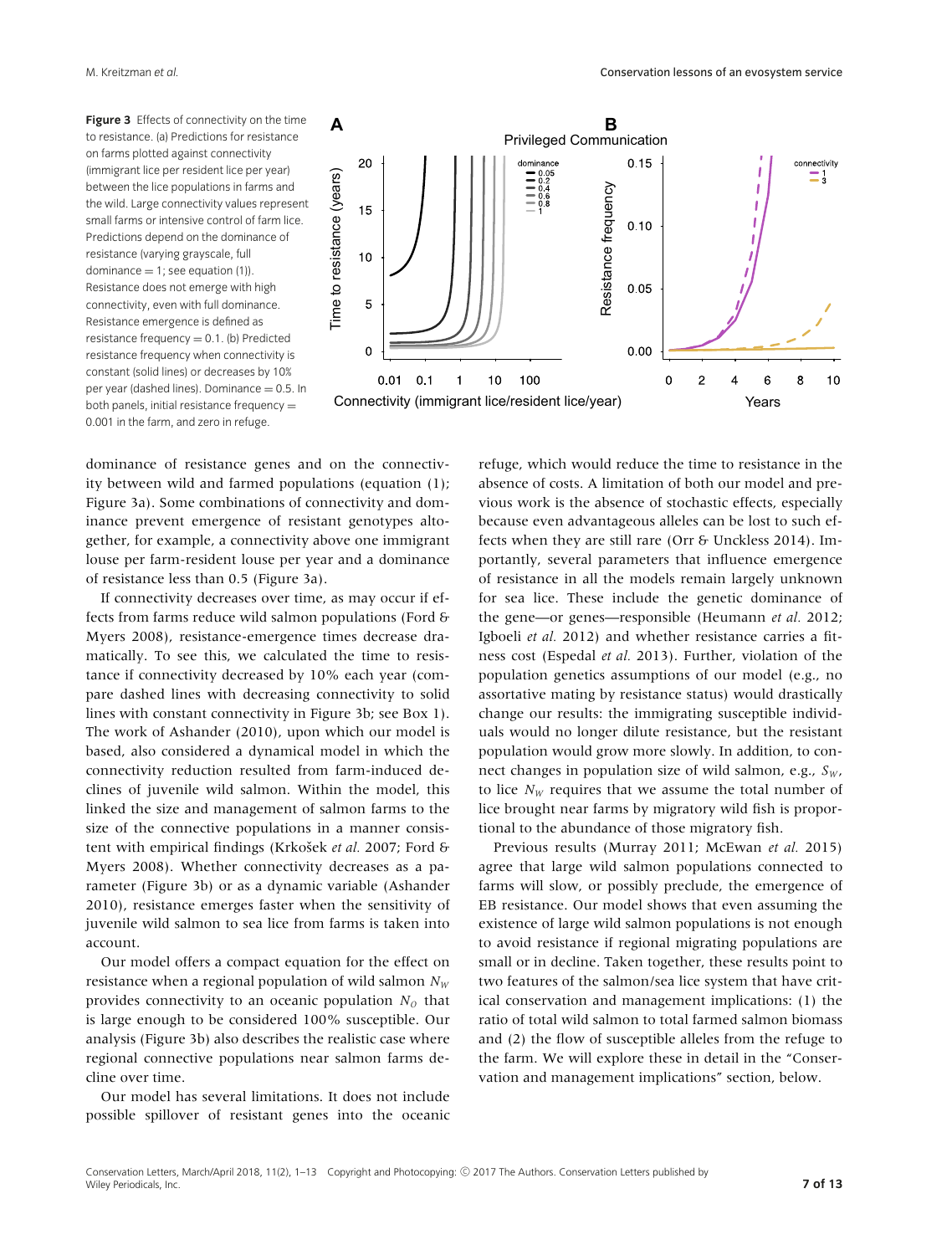# **Evosystem services, ecosystem services, and resistance mitigation**

Early ecosystem services literature typically treated evolutionary processes as relevant for having produced ecosystem service providers (e.g., genetic diversity), but not for directly generating services themselves (de Groot *et al.* 2002; MEA 2005). More recently, there have been calls for a more explicit accounting of evolutionary processes that provide benefit to people (Faith *et al.* 2010). Faith *et al.* (2010) coined the term *evosystem services* to mean "all of the uses or services to humans that are produced from the evolutionary process." This definition includes both the legacy of evolution in the form of all biodiversity and the contemporary role of evolution as a continuing process that can generate new services. Rudman *et al.* (2017) proposed several examples of possible contemporary evosystem services in systems where they might buffer against undesired effects of human harvesting or accelerate recovery from pollution, disturbance, or invasion. Yet, the characterization of evosystem services resulting from contemporary evolution has been theoretical and (excepting one example involving *Daphnia* spp.; Rudman *et al.* 2017) lacking in case studies. In our example of resistance mitigation, a genetic resource (the genotypes of nonselected parasites) and the ecological process of migration between subpopulations, combine to maintain pesticide efficacy in a continuing, contemporary evolutionary process.

In concrete terms, the BC salmon farming industry likely derives an economic benefit from the maintenance of EB susceptibility, by avoiding costs associated with resistance. The need for treatments results in direct costs (e.g., purchase costs of parasiticides) and indirect costs (e.g., production losses). Economic costs would therefore be expected to accrue with increases in the frequency of treatments and/or amount of parasiticides used in treatments. Available information suggests that the BC salmon farming industry uses less parasiticide per unit production (Bridson 2014) and has lower associated costs than other major salmon farming areas. While a variety of factors may influence patterns of parasiticide use and associated economic and environmental costs, the introduction of EB resistance to the BC salmon farming industry would likely reduce BC's advantages. An estimate of this economic benefit is a potential subject for future research.

Further analysis of the ecosystem services provided by wild salmon would be needed to fully assess trade-offs among management approaches on the BC coast. As a cultural keystone species, wild salmon provides a long list of valuable ecosystem services including nutrient cycling value for forests (Helfield & Naiman 2001), commercial value, subsistence value, spiritual value, and

recreation value (Turner & Garibaldi 2004). To these, we can now add the value of mitigating pesticide resistance on salmon farms. A comprehensive ecosystem services analysis of salmon would account both for externalized benefits that are nonmaterial, collective, or long-term and for internalized benefits that have immediate economic impacts. To date, there is no comprehensive ecosystem services assessment of salmon to allow for comparison of trade-offs in future scenarios involving aquaculture development, status quo, or intensive restoration.

# **Conservation and management implications**

Our synthesis of evolutionary models of pesticide resistance for the sea lice salmon system indicates two related but distinct mechanisms for delaying resistance, both of which have implications for the conservation of wild salmon and for the management of aquaculture. The first mechanism involves changes in the ratio of total wild salmon to total farmed salmon biomass. When the wild sea louse population shrinks relative to the farm population, resistance emerges faster (Murray 2011; McEwan *et al.* 2015). The second mechanism is the flow of susceptible sea louse alleles from the refuge to the farm through salmon populations that migrate past salmon farms (Figure 3). This mechanism is critical for managers, because the connectivity of farm louse subpopulations to the refuge louse population at the ocean basin scale depends on the abundance, survival, and migration of regional salmon populations (Figure 3), over which farms appear to have influence (Krkošek et al. 2011). Even if total wild salmon (and lice) are abundant at the ocean basin scale, declines in wild salmon populations near to farms are likely to threaten the evosystem service of resistance mitigation. In the following sections, we discuss management and conservation actions (numbered 1–6) related to the two above-mentioned mechanisms.

### **Total refuge- and farm-population sizes: ocean basin scale conservation and management**

Because multiple farming regions within an ocean basin may all interact with a refuge population of wild salmon at the ocean basin scale, large scales are most pertinent to evaluating and managing the ratio of total wild salmon to total farmed salmon biomass. Intensified farm production can reduce the resistance-mitigating effects of wild salmon on an ocean basin scale, first, by directly increasing the number of farmed fish, meaning more treated hosts which select for resistance, and second, by depressing total wild fish stocks via parasite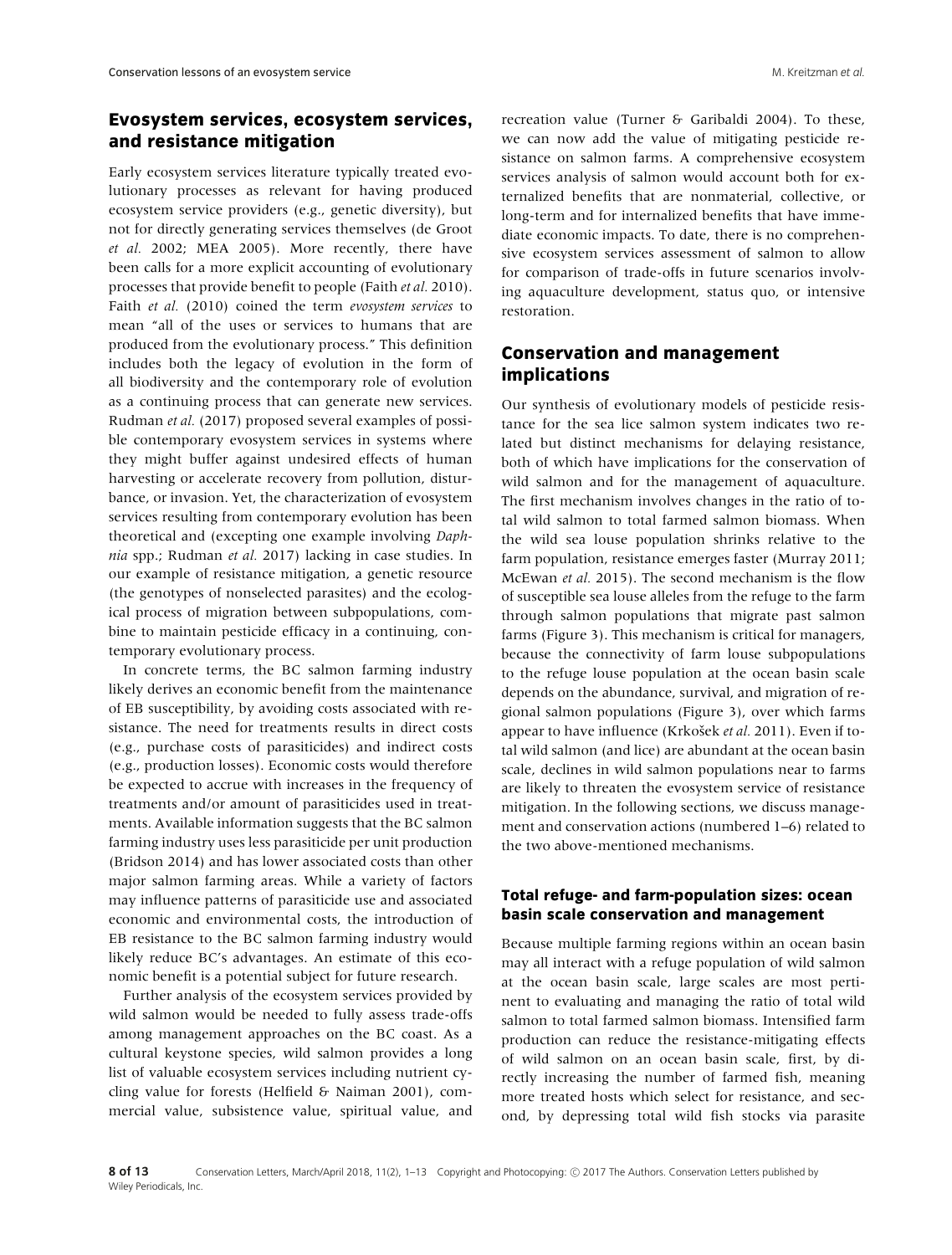transmission to juveniles or other ecological interactions (Krkošek et al. 2007; Ford & Myers 2008). If abundance of farmed salmon greatly exceeds that of wild salmon, as it does in some areas of the Northern Atlantic, resistance delays mediated by wild salmon will likely be weak or absent. Thus, aquaculture management might sustainably mitigate louse evolution by (1) scaling the intensity of aquaculture production on the ocean basin scale so that it does not exceed total wild salmon abundance.

On the wild salmon side, efforts to maintain the evosystem service would benefit from (2) rebuilding wild salmon abundance at the ocean basin scale, particularly in the North Atlantic, toward historical levels that are 1– 2 orders of magnitude higher than at present (Limburg & Waldman 2009). While the biomass of salmon in the North Pacific has fluctuated depending on species (Irvine & Fukuwaka 2011), the total wild:farmed ratio is still much higher than the 1:1 that is theoretically needed to preclude resistance according the model of McEwan *et al.* (2015). However, as we discuss in the next section, a large enough population at the ocean basin scale does not ensure the continued provision of this evosystem service.

### **Connectivity: regional and farm-scale conservation and management**

The service that farms derive from being connected to ocean basin scale salmon populations suggests a previously unrecognized motivation to conserve regional salmon runs. The importance of these connective populations to resistance mitigation suggests that even small or at-risk salmon runs of little apparent commercial fisheries value may provide crucial connectivity which, if lost, could isolate sea lice on farms from the oceanic sea louse pool, leaving them in a selective environment favoring rapid evolution of treatment resistance. Numerous studies have demonstrated the considerable risks of salmon farms on wild runs (Krkošek et al. 2007; Krkošek 2010; Peacock *et al.* 2013; Rogers *et al.* 2013; Vollset *et al.* 2016). Our study indicates that reducing these may ultimately be in the best interest of farms, as the loss of regional wild salmon runs would represent a loss of the connectivity that is required for the resistance mitigation evosystem service. Enhancing connectivity can be approached via aquaculture management and direct wild salmon conservation.

In aquaculture management, louse evolution management might entail (3) identifying farms that are at high risk for resistance evolution due to declining or absent connectivity to wild populations, and more closely monitoring frequency of resistance on these farms. In addition, (4) modifying the scheduling and intensity of sea lice treatments on all farms to sustain regional migratory salmon (Peacock *et al.* 2013) could help maintain connectivity (Ashander 2010; Rogers *et al.* 2013). Management action 4 would be most effective if implemented on a regional (multifarm) scale. This is because multiple spawning populations of wild salmon often migrate past multiple farms, and sea lice on multiple farms likely form a single population (Jansen *et al.* 2012; Rogers *et al.* 2013).

The regional management of sea lice aligns with previous calls for larger-scale management, based on total numbers of lice, instead of average lice per farmed fish (e.g., Frazer *et al.* 2012; Jansen *et al.* 2012). This recommendation contrasts with many current practices, as sea louse management practices in BC (Rogers *et al.* 2013) and (until recently) in Norway (Jansen *et al.* 2012) have involved monitoring louse abundance per fish and treating individual farms when on-farm average density exceeds a threshold (Fisheries and Oceans Canada 2014). In contrast, regional management would entail coordinated production intensity, treatment timing, and treatment thresholds on multiple farms within a region (Bjørn *et al.* 2011; Rogers *et al.* 2013; Jones *et al.* 2015). Although coordination at subregional scales may also reduce effects of lice on wild fish (Bjørn *et al.* 2011), Norway has recently moved toward regional management, instituting a "traffic light" system that allows for regional aquaculture expansion, maintenance of the status quo, or contraction, depending on impacts on wild salmonids (Undercurrent News 2015).

For wild salmon, this evosystem service would benefit from (5) restoring, rebuilding, and maintaining populations that spawn in river systems with nearby salmonaquaculture operations. In a restoration context, our definition of the regional scale must reach inland to include the watersheds that support regional wild salmon populations. The headwater tributaries and mainstem reaches of a river provide the spawning, rearing, and migrating habitat for multiple species of salmon; the watersheds surrounding them contribute to the hydrological, biological, and geological processes that sustain the entire ecosystem (Nehlsen 1997). An ecosystembased approach to restoration encompasses processes in the river basin and its subwatersheds that support many species, including salmon (Nehlsen 1997). Ecosystem-based restoration does not characteristically include species-specific efforts such as hatcheries or ladders for example. Although hatchery enhancement programs could in principle increase regional connectivity, such programs have downsides. While reviewing these is beyond the scope of this article, one study showed that hatchery wild hybrids had lower reproductive success in subsequent generations, suggesting that even brief periods of captivity can have negative evolutionary effects (Araki *et al.* 2007).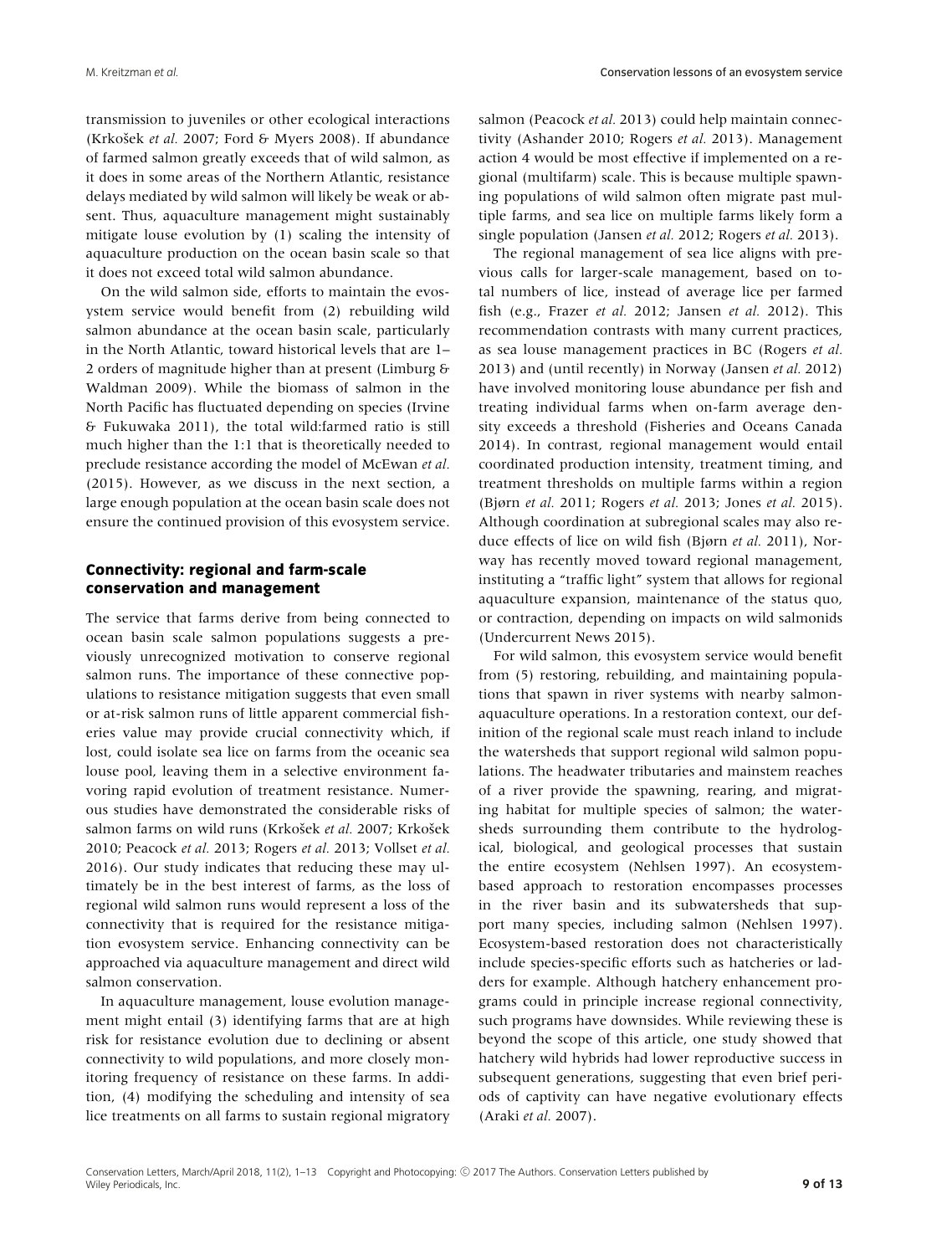It is important to note that by recognizing the benefit of wild salmon migrations close to aquaculture operations we do not mean to imply that new salmon farms *should* be located near abundant wild salmon runs. Selecting sites for salmon farms involves economic, social, and ecological considerations, including the risk that regional wild salmon will decline (Ford & Myers 2008). The role of connectivity between wild and farmed salmon in the context of resistance is only one factor informing management.

### **Linking wild salmon conservation and aquaculture management**

The management goal of mitigating resistance and the conservation goal of sustaining wild salmon near existing farms are highly related: if connectivity declines, resistance increases, and on-farm louse treatment fails, infection of juveniles would increase further and a negative feedback cycle could cause regional wild salmon to go extinct. Therefore, thriving wild salmon populations on both the ocean basin scale and the regional scale that potentially mitigate resistance benefit aquaculture and, indirectly, themselves. But, even in the functional scenario (like the current situation in North Pacific, where neither resistance nor dramatic total wild salmon declines have occurred), the costs and benefits are not reciprocal: while both farms and nearby wild salmon reap benefits from avoided resistance, wild salmon alone bear costs associated with proximity to salmon farms (Ford & Myers 2008; Krkošek et al. 2011). This cost combined with other stressors means that the stability of the current situation in North Pacific is not assured, and requires proactive and cooperative actions. The insight that aquaculture benefits from an evosystem service that depends on wild salmon contrasts to the status quo whereby wild and farmed salmon are frequently at odds (Rayner & Howlett 2007), perhaps creating political and economic opportunities for this necessary cooperation.

One practical mechanism for cooperative action would be (6) to create a payment for ecosystem services (PES) program where existing farms pay for wild salmon habitat restoration or enhancement, thereby buffering the system from regional salmon declines that could lead to a negative feedback cycle. Such programs have been employed in the agricultural sector (Wunder *et al.* 2008), and have high potential in marine contexts as well. Bladon *et al.* (2014) describe designs and conditions for marine PES; while their case studies involve PES from wild catch industries, the principles for accommodating economic externalities in marine environments are applicable to net-pen aquaculture as well. The case of resistance mitigation is unique in the sense that the same entity (the aquaculture industry) may be both directly benefiting from the ecosystem service and actively eroding it. The directness of this link may enable a simple PES design in comparison to PES schemes for ecosystem services where the costs and benefits accrue to different groups of people on different scales. In this case, aquaculture companies would recognize the benefit they receive from regional wild salmon runs, identify local partners to do watershed conservation/habitat restoration work, and pay them according to an estimate of benefit. Such a PES program is one mechanism for a win-win scenario where the industry sustains and stabilizes the provision of an evosystem service it needs by supporting the conservation and restoration of wild salmon.

Management actions (1–6) suggest that integration of knowledge between aquaculture and wild fisheries managers is necessary. Because resistance emergence depends on both wild and farmed salmon at multiple scales, there is a need for the sharing of knowledge and data across regulatory agencies, and for cooperation among regulators, stakeholders, titleholders, and industry. One example is the Broughton Archipelago Monitoring Plan (BAMP; [http://www.bamp.ca\)](http://www.bamp.ca), a now-defunct program that brought together agencies, NGOs, industry, and academics. This illustrates the difficulties of collaborative marine spatial planning at larger scales; while promising, policies that attempt such large-scale planning have had mixed results (e.g., see discussion of the Pacific Salmon Forum; Krkošek 2010), or they are in the early stages of implementation (in the United States, the National Ocean Policy; Torres *et al.* 2015).

## **Conclusion**

The relationship between salmon and their sea louse parasites demonstrates the importance of identifying and protecting—the evosystem services afforded by contemporary evolution. Wild salmon have functioned as a nuisance to the salmon aquaculture industry, in part due to their role as a source of parasites—sea lice and others (Hamouda *et al.* 2005; Rayner & Howlett 2007; Gudjonsson & Scarnecchia 2009). However, an evosystem service perspective suggests that the existence of large oceanic populations of wild salmon and their connectivity to salmon farms via regional salmon runs has provided an unappreciated service by slowing or stopping the evolution of parasiticide resistance in sea lice on farms. The flow of susceptible genes means the presence of wild salmon runs near salmon farms may effectively subsidize the salmon aquaculture industry through avoided costs of parasite management.

Management that accounts for this evosystem service must consider the relative abundances of wild versus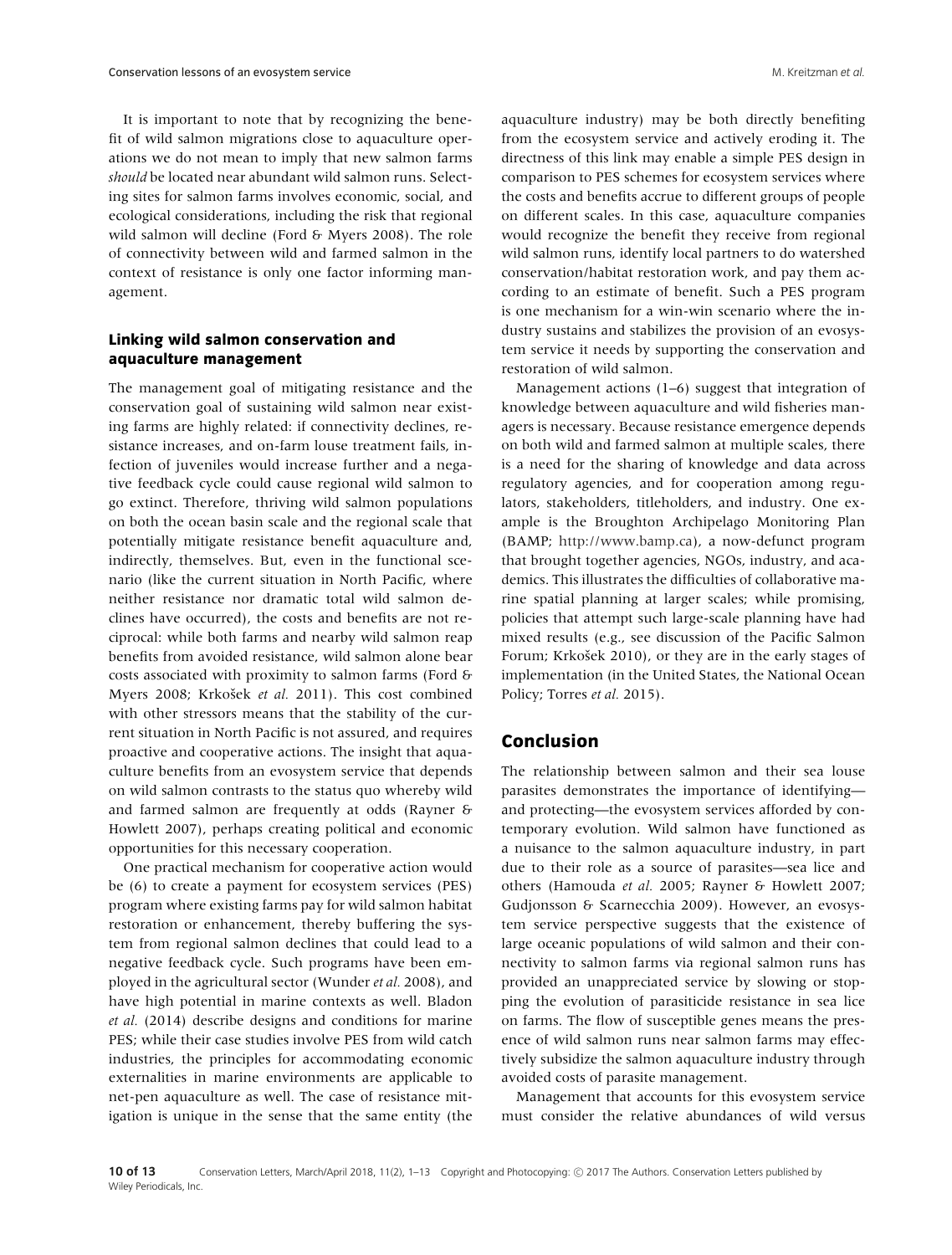M. Kreitzman *et al.* Conservation lessons of an evosystem service

farmed salmon on an ocean basin scale, as well as connectivity between them on a regional scale. We suggest that actions both on the side of aquaculture management and on the side of wild salmon conservation can contribute to the sustainable provision of this evosystem service. Organizations that are capable of implementing decisions at the regional scale, and perhaps even larger scales, are necessary to implement such actions. Furthermore, we suggest that a narrative of interdependence rather than conflict may animate the forums for marine management and link the two sides together in creating stabilizing solutions such as PES.

Contemporary evolutionary processes can provide benefits to people (Faith *et al.* 2010; Rudman *et al.* 2017). These evosystem services are situated at the interface of evolution, ecology, and conservation science. As our case study illustrates, a fuller accounting of the interacting forces involved may allow effective pursuit of more sustainable conservation management at evolution-relevant scales. As such, evosystem services may be of interest to conservationists, as species and ecosystems adapt and respond to a rapidly changing environment, sometimes in beneficial ways.

### **Acknowledgments**

We gratefully acknowledge the contributions of everyone at Salmon Coast Field Station, Jeff Scott from the UBC Institute for Oceans and Fisheries, and Sarah Klain from UBC's Institute for Resources, Environment, and Sustainability. M Kreitzman was supported by an NSERC Post-Graduate Fellowship. JA was supported by a Pacific Institute of Mathematical Sciences IGTC fellowship and IGERT Traineeship (NSF DGE-0801430). MAL was supported by an NSERC Discovery Grant and a Canada Research Chair. AWB was supported by NSERC and Killam postdoctoral fellowships. JD was supported by a UBC Four Year Doctoral Fellowship and an NSERC Canada Graduate Scholarship. KMAC was supported by an NSERC Discovery Grant and a Canada Research Chair. M Krkošek was supported by an NSERC Discovery Grant, the Connaught Fund, and the Sloan Foundation.

# **Supporting Information**

Additional Supporting Information may be found in the online version of this article at the publisher's web site:

**Supplementary Material A.** A complete list of aquaculture production and sea lice control.

**Supplementary Material B.** Details of model for resistance emergence with immigration.

**Table S1.** Showing for all countries from Costello (2009): farmed and wild salmon production, native wild salmon presence, sea lice control problems, and presence of resistance.

Figure S1. Summary of modeling results from McEwan *et al*. (2015) and Murray (2011).

#### **References**

- Aaen, S.M., Helgesen, K.O., Bakke, M.J., Kaur, K. & Horsberg, T.E. (2015). Drug resistance in sea lice: a threat to salmonid aquaculture. *Trends Parasitol*., **31**, 72-81.
- Araki, H., Cooper, B. & Blouin, M.S. (2009). Carry-over effect of captive breeding reduces reproductive fitness of wild-born descendants in the wild. *Biology Letters*, **5**, 621–624.
- Ashander, J. (2010). *Effects of parasite exchange between wild and farmed salmon*. [https://doi.org/10.6084/m9.figshare.](https://doi.org/10.6084/m9.figshare.1584651) 1584651. [http:/hdl.handle.net/10048/1292](http://hdl.handle.net/10048/1292) (visited May 15, 2017).
- Bjørn, S.R., Finstad, B., Nilsen, R., Serra-Llinares, R.M. & Kristoffersen, R. (2011). Area protection may reduce salmon louse infection risk to wild salmonids. *Aquaculture Environ. Interactions*, **1**, 223-244.
- Bladon, A.J., Short, K.M., Mohammed, E.Y. & Milner-Gulland, E.J. (2014). Payments for ecosystem services in developing world fisheries. *Fish Fish*., **17**, 839-859.
- Bridson, P. (2014). *Monterey Bay Seafood Watch Four Region Summary Document (Atlantic Salmon, Coho Salmon) for Norway, Chile, Scotland, British Columbia*. Monterey Bay Aquarium Seafood Watch Program.
- Burridge, L., Weis, J.S., Cabello, F., Pizarro, J. & Bostick, K. (2010). Chemical use in salmon aquaculture: a review of current practices and possible environmental effects. *Aquaculture*, **306**, 7-23.
- Chaput, G. (2012). Overview of the status of Atlantic salmon (Salmo salar) in the North Atlantic and trends in marine mortality. *ICES J. Mar. Sci. J. Cons.*, **69**, 1538-1548.
- Charlesworth, B., & Charlesworth, D. (2010). *Elements of evolutionary genetics*. Roberts; Company Publishers, Greenwood Village, CO, USA.
- Comins, H.N. (1977). The development of insecticide resistance in the presence of migration. *J. Theor. Biol.*, **64**, 177-197.
- Costello, M.J. (2006). Ecology of sea lice parasitic on farmed and wild fish. *Trends Parasitol*., **22**, 475-483.
- Costello, M.J. (2009). The global economic cost of sea lice to the salmonid farming industry. *J. Fish Dis.*, **32**, 115-118.
- Daily, G. (1997). *Nature's services: societal dependence on natural ecosystems*. Island Press, Washington, D.C.
- De Groot, R.S., Wilson, M.A. & Boumans, R.M.J. (2002). A typology for the classification, description and valuation of ecosystem functions, goods and services. *Ecol. Econ.*, **41**, 393-408.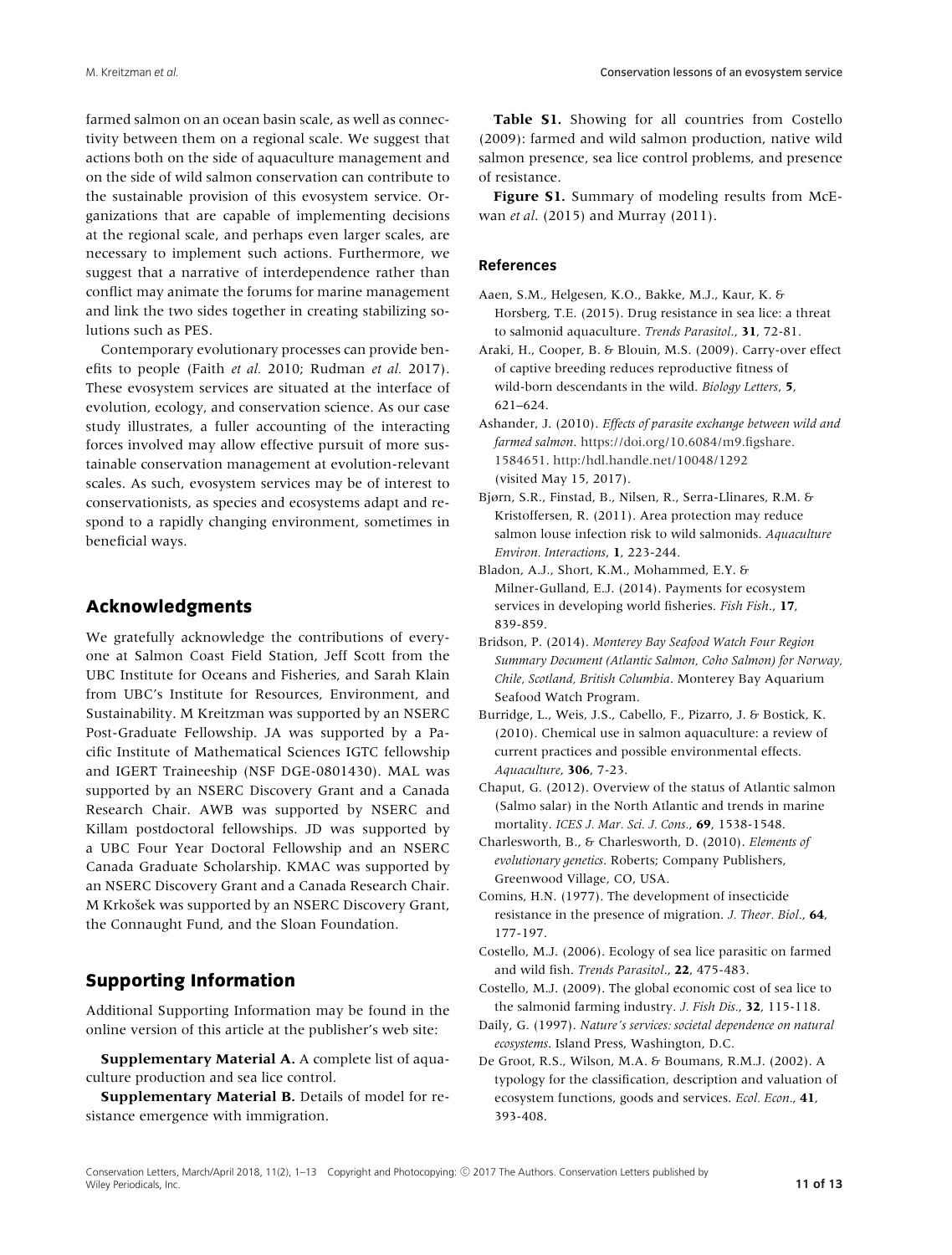Espedal, P.G., Glover, K.A., Horsberg, T.E. & Nilsen, F. (2013). Emamectin benzoate resistance and fitness in laboratory reared salmon lice (Lepeophtheirus salmonis). *Aquaculture*, **416-417**, 111-118.

Faith, D.P., Magallón, S., Hendry, A.P., Conti, E., Yahara, T. & Donoghue, M.J. (2010). Evosystem services: an evolutionary perspective on the links between biodiversity and human well-being. *Curr. Opin. Environ. Sustain.*, **2**, 66-74.

FAO (Food and Agriculture Organization, United Nations). (2015a). FAO Global Aquaculture Production database updated to 2013. http://www.fao.org/fishery/statistics/ [global-aquaculture-production/query/en](http://www.fao.org/fishery/statistics/global-aquaculture-production/query/en) (visited April 15, 2016).

FAO (Food and Agriculture Organization, United Nations). (2015b). FAO Global Capture Production database updated to 2013. [http://www.fao.org/fishery/statistics/global](http://www.fao.org/fishery/statistics/global-capture-production/query/en)capture-production/query/en (visited April 15, 2016).

Fisheries and Oceans Canada. (2014). Use of SLICE<sup>®</sup>. http:// [www.pac.dfo-mpo.gc.ca/aquaculture/reporting-rapports/](http://www.pac.dfo-mpo.gc.ca/aquaculture/reporting-rapports/health-sante/slice-eng.html) health-sante/slice-eng.html (visited July 13, 2016).

Ford, J.S. & Myers, R.A. (2008). A global assessment of salmon aquaculture impacts on wild salmonids. *PLOS Biol.*, **6**, e33.

Frazer, L.N., Morton, A. & Krkošek, M. (2012). Critical thresholds in sea lice epidemics: evidence, sensitivity and subcritical estimation. *Proc. R. Soc. Lond. B Biol. Sci.*, **279**, 1950-1958.

Georghiou, G.P. & Taylor, C.E. (1977). Operational influences in the evolution of insecticide resistance. *J. Econ. Entomol.*, **70**, 653-658.

Goldburg, R. & Naylor, R. (2005). Future seascapes, fishing, and fish farming. *Front. Ecol. Environ.*, **3**, 21-28.

Gould, F. (1998). Sustainability of transgenic insecticidal cultivars: integrating pest genetics and ecology. *Annu. Rev. Entomol.*, **43**, 701-726.

Gudjonsson, S. & Scarnecchia, D.L. (2009). "Even the Evil Need a Place to Live": wild salmon, salmon farming, and zoning of the Icelandic coastline. *Fisheries*, **34**, 477-486.

Hamouda, L., Hipel, K.W., Kilgour, M.D., Noakes, D.J., Fang, L. & McDaniels, T. (2005). The salmon aquaculture conflict in British Columbia: a graph model analysis. *Ocean Coast. Manage.*, **48**, 571-587.

Helfield, J.M. & Naiman, R.J. (2001). Effects of salmon-derived nitrogen on Riparian forest growth and implications for stream productivity. *Ecology*, **82**, 2403-2409.

Heumann, J., Carmichael, S., Bron, J.E., Tildesley, A. & Sturm, A. (2012). Molecular cloning and characterisation of a novel P-glycoprotein in the salmon louse Lepeophtheirus salmonis. *Comp. Biochem. Physiol. Part C Toxicol. Pharmacol.*, **155**, 198-205.

Igboeli, O.O., Fast, M.D., Heumann, J. & Burka, J.F. (2012). Role of P-glycoprotein in emamectin benzoate ( $SLICE^{(8)}$ ) resistance in sea lice, Lepeophtheirus salmonis. *Aquaculture*, **344-349**, 40-47.

Irvine, J.R. & Fukuwaka, M. (2011). Pacific salmon abundance trends and climate change. *ICES J. Mar. Sci.*, **68**, 1122-1130.

Jansen, P.A., Kristoffersen, A.B., Viljugrein, H., Jimenez, D., Aldrin, M. & Stien, A. (2012). Sea lice as a density-dependent constraint to salmonid farming. *Proc. R. Soc. Lond. B Biol. Sci.*, **279**, 2330-2338.

Jones, S.R.M., Bruno, D.W., Madsen, L. & Peeler, E.J. (2015). Disease management mitigates risk of pathogen transmission from maricultured salmonids. *Aquaculture Environ. Interactions*, **6**, 119-134.

Kremen, C., Williams, N.M., Aizen, M.A., *et al*. (2007). Pollination and other ecosystem services produced by mobile organisms: a conceptual framework for the effects of land-use change. *Ecol. Lett.*, **10**, 299-314.

Krkošek, M. (2010). Sea lice and salmon in Pacific Canada: ecology and policy. *Front. Ecol. Environ.*, **8**, 201-209.

Krkošek, M., Ford, J.S., Morton, A., Lele, S., Myers, R.A. & Lewis, M.A. (2007). Declining wild salmon populations in relation to parasites from farm salmon. *Science*, **318**, 1772-1775.

Krkošek, M., Lewis, M.A., Morton, A., Frazer, L.N. & Volpe, J.P. (2006). Epizootics of wild fish induced by farm fish. *Proc. Natl. Acad. Sci.*, **103**, 15506-15510.

Krkošek, M., Connors, B.M., Morton, A., Lewis, M.A., Dill, L.M. & Hilborn, R. (2011). Effects of parasites from salmon farms on productivity of wild salmon. *PNAS*, **108**, 14700–14704.

Limburg, K.E. & Waldman, J.R. (2009). Dramatic declines in North Atlantic diadromous fishes. *BioScience*, **59**, 955-965.

Marsh, S.P., Llewellyn, R.S. & Powles, S.B. (2006). Social costs of herbicide resistance: the case of resistance to glyphosate. In: *Proceeding Annu. Meet. Int. Assoc. Agric. Econ*. International Association of Agricultural Economists, Queensland, Australia.

McEwan, G.F., Groner, M.L., Fast, M.D., Gettinby, G. & Revie, C.W. (2015). Using agent-based modelling to predict the role of wild refugia in the evolution of resistance of sea lice to chemotherapeutants. *PLOS ONE*, **10**, e0139128.

Melander, A.L. (1914). Can insects become resistant to sprays? *J. Econ. Entomol.*, **7**, 167-173.

Messmer, A.M., Rondeau, E.B., Jantzen, S.G., Lubieniecki, K.P., Davidson, W.S. & Koop, B.F. (2011). Assessment of population structure in Pacific Lepeophtheirus salmonis (Krøyer) using single nucleotide polymorphism and microsatellite genetic markers. *Aquaculture*, Sea Lice 2010, Proceedings of the 8th International Sea Lice Conference, Victoria, BC, Canada, May 9–12, 2010, **320**, 183-192.

Millennium Ecosystem Assessment (MEA). (2005). *Ecosystem and human wellbeing: synthesis*. United Nations, Washington, D.C.

Murray, A.G. (2011). A simple model to assess selection for treatment-resistant sea lice. *Ecol. Model.*, **222**, 1854-1862.